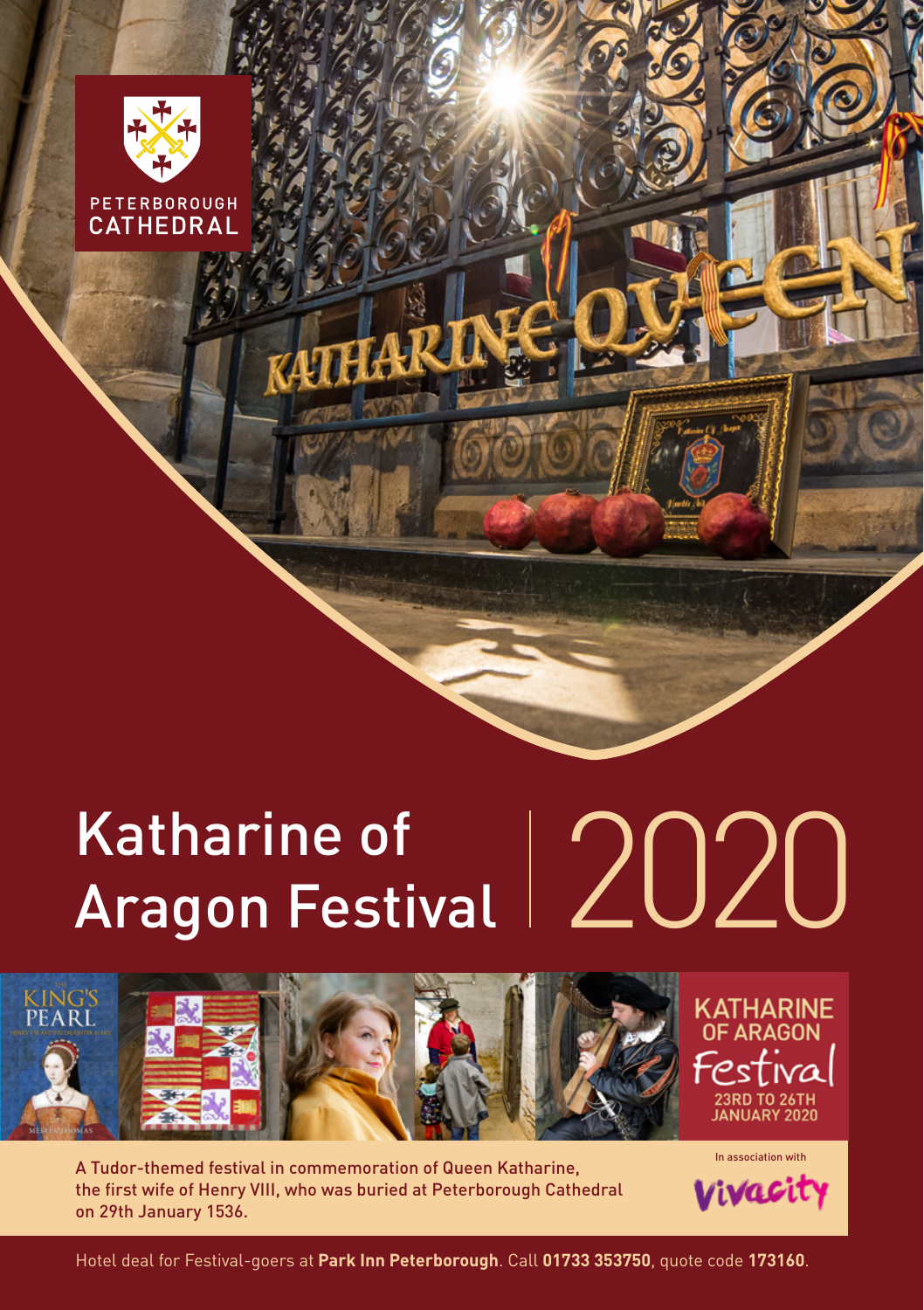# THURSDAY 23RD JANUARY

**7.00pm Candlelight Tour**

Tour the Cathedral with a knowledgeable Tudor-costumed guide and meet 'Old Scarlett' as the candlelight flickers.



■ Tickets: £15 including a glass of wine or soft **drink after the tour.** 

# FRIDAY 24TH JANUARY

#### **8.30am Mass**

#### **10.30am Service of Commemoration**



A service attended by local schools, at which dignitaries lay

wreaths on Katharine's tomb. All welcome. Followed by Tudor-themed workshops for schools.

### **2.00pm Tudor Peterborough Walk**

Meet at Peterborough Museum

Explore Peterborough's historic city centre with a costumed guide and find out what the city was like during the time of Katharine of Aragon. The tour then enters Peterborough Cathedral where you will hear about the funeral of Queen Katharine. (60 mins)

■ **Tickets: £6 (£4 under 16s) via vivacity.org or on 01733 864663.**



#### **5.30pm Vespers**

Worship in a form that would have been familiar in Tudor times, sung by the Cathedral Choir. All welcome.

#### **7.30pm A Homage to Katharine of Aragon from Spain**

An evening of music, drama and dance from Katharine's native Spain.

Los Músicos de Urueña: Using period instruments, the musicians will set the scene for the drama that follows.

#### Maria, Sangra:

The world premiere of a play by Spanish Canarian author, Neftalí Díaz. The script won the 2019 Katharine of Aragon prize for Spanish dramatists and has been translated into English by The Open University.

The play tells the story of the relationship between Katharine and Henry's daughter, Mary I, and her husband, Philip II of Spain. Mary prays to have a son and heir to the throne but miscarriages and a phantom pregnancy follow. At the same time the streets of England are stained with the blood of persecuted Protestants as she attempts to restore Roman Catholicism.

The House of Bernarda Alba by Federico García Lorca:

A stylised flamenco dance set in early 20th century Spain is the finale to the evening. The piece is adapted by Mayte Ballesteros Dance Company and tells the story of five sisters in their search for liberty in a small southern town.

■ Tickets: £20 including all three performances.



Supported by Ministerio de Cultura de España, Open University, Bedford University, AC/E Acción Cultural Española, Embajada de España.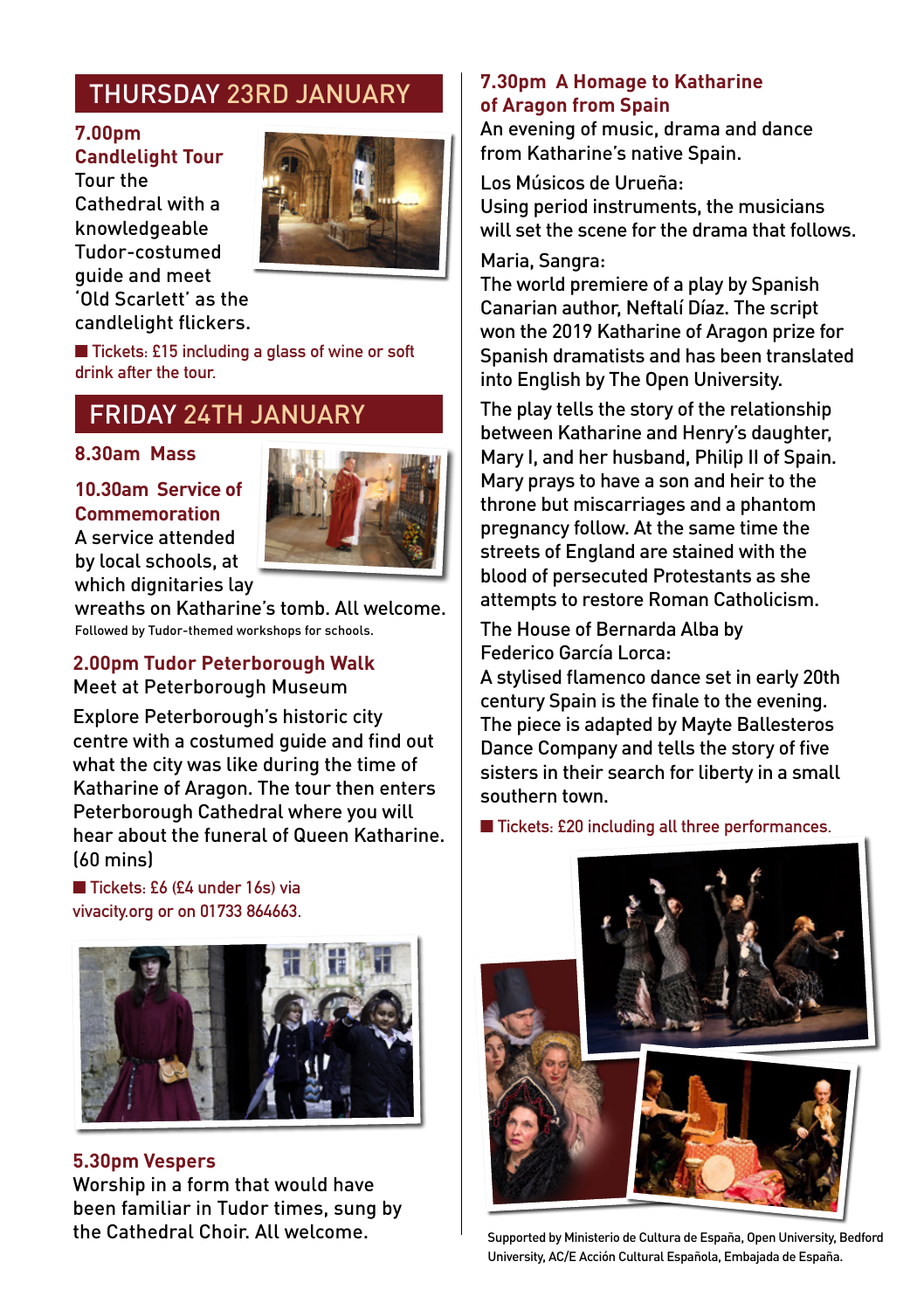#### **7.30pm The King's Pearl, the Queen's Pride: Katharine, Henry and Mary, The Family Years**

At John Clare Theatre, Peterborough Central Library

A talk by Melita Thomas, co-founder and editor of the Tudor Times website (tudortimes.co.uk). Melita will look at how Princess Mary's education, academic, political, courtly and



religious, was shaped by her parents and how that formed her character. Katharine and Henry both doted on their daughter, but envisaged her future quite differently – he wanted to mould a consort to spread English influence abroad, whilst Katharine was training a monarch. The talk will be followed by a book signing.

■ Tickets: £6 (£5 concs) including light **refreshments via vivacity.org or on 01733 864663.**

# SATURDAY 25TH JANUARY

**10.00am – 3.00pm At Home with the Tudors** 

At Peterborough Museum

Travel back in time to the 1500s, with a

chance to meet Tudor characters such as the Barber Surgeon with his gruesome cures. Mind your manners with a Tudor lady, handle arms and armour with our soldiers and try some period food. Take part in family



activities and crafts with a Tudor theme.

■ **Tickets: £3 children, £4 adults, £12 families. Last entry 2.00pm.** 

#### **10.00am, 11.00am and 1.00pm Old Scarlett Tours**

This family friendly tour of the Cathedral will be led by 'Old Scarlett the Tudor gravedigger', who lived to be 98 and buried both Katharine of Aragon and Mary, Queen of Scots. (40 mins)

■ **Tickets: £3.50 per person, £12 family (2 adults, 2 children)**

**Children receive a free copy of 'Monks, Mischief & Marauders' activity book.** 

**12.00 noon A Family Audience**

**with Queen Katharine** Come and meet Queen Katharine in all her Tudor splendour, played by Lesley Smith, Curator of Tutbury Castle. Lesley has a great rapport with children and will remain in character as she tells her story and answers



your questions, showing off the replica costume she wears. (30 mins)

Knights' Chamber, Cathedral Visitor Centre

■ **Tickets: £3.50 per person, £12 family (2 adults, 2 children).** 

**11.30am and 2.30pm Digging Deeper Tudor Tour**  A guided tour of the Cathedral interior

with a specifically Tudor focus. (75 mins)

■ **Tickets: £8**